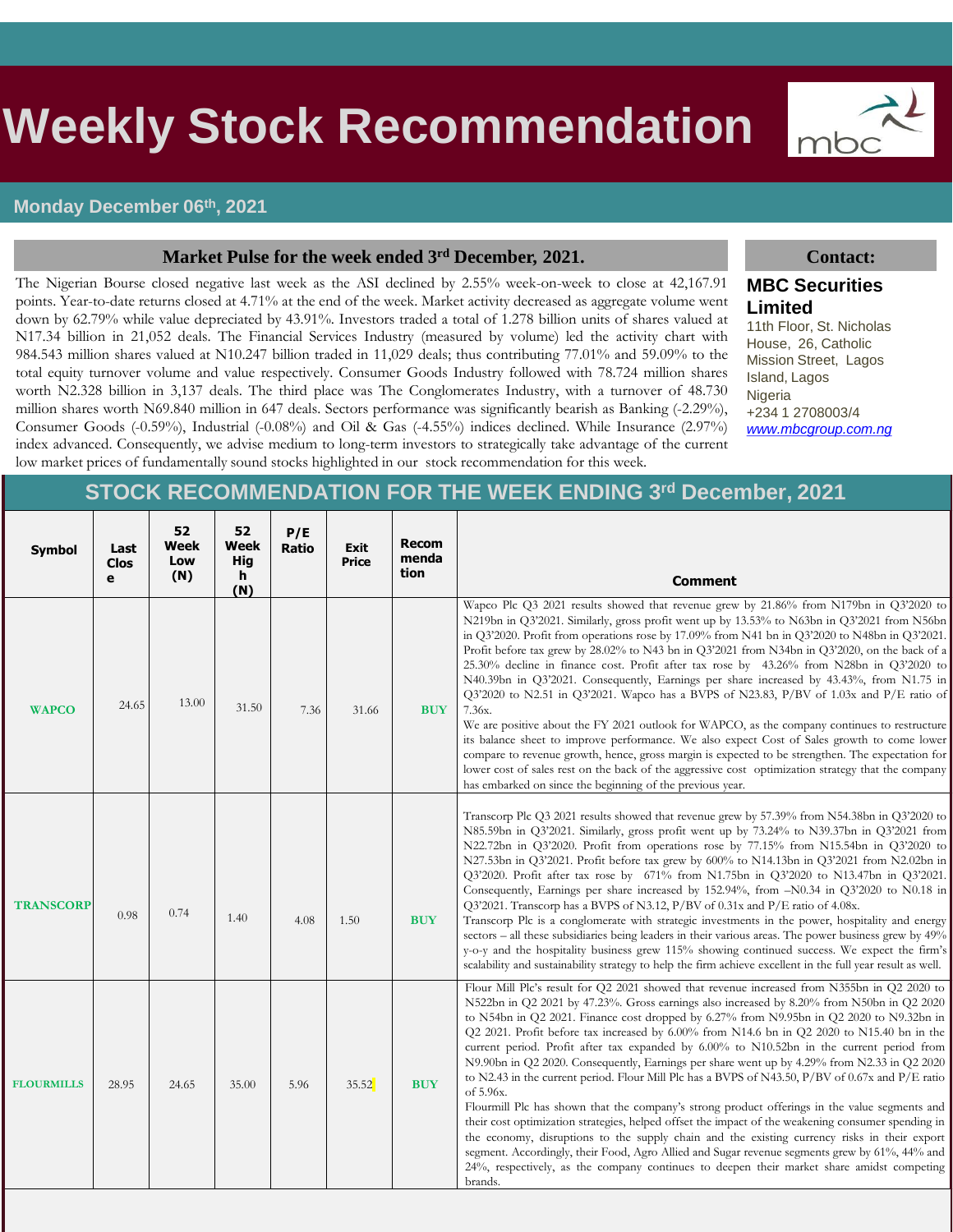## **WEEKLY STOCK RECOMMENDATION**

|                 |               | 52<br>Week<br>Low | 52<br>Week<br>High |              |                             | <b>Recom</b><br>menda |                                                                                                                                                                                                                                                                                                                                                                                                                                                                                                                                                                                                                                                                                                                                                                                                                                                                                                                                                                                                                                                                                                                                                                                                                                       |
|-----------------|---------------|-------------------|--------------------|--------------|-----------------------------|-----------------------|---------------------------------------------------------------------------------------------------------------------------------------------------------------------------------------------------------------------------------------------------------------------------------------------------------------------------------------------------------------------------------------------------------------------------------------------------------------------------------------------------------------------------------------------------------------------------------------------------------------------------------------------------------------------------------------------------------------------------------------------------------------------------------------------------------------------------------------------------------------------------------------------------------------------------------------------------------------------------------------------------------------------------------------------------------------------------------------------------------------------------------------------------------------------------------------------------------------------------------------|
| <b>Symbol</b>   | Last<br>Close | (N)               | (N)                | P/E<br>Ratio | <b>Exit</b><br><b>Price</b> | tion                  | <b>Comment</b>                                                                                                                                                                                                                                                                                                                                                                                                                                                                                                                                                                                                                                                                                                                                                                                                                                                                                                                                                                                                                                                                                                                                                                                                                        |
| <b>NB</b>       | 46.50         | 46.50             | 63.00              | 34.19        | 60.94                       | <b>BUY</b>            | NB Plc Q3 2021 results showed that revenue grew by 32.15% from N234.03bn in Q3 2020<br>to N309.28bn in Q3 2021. Similarly, gross profit increased by 22.89% to N110.53bn in Q3<br>2021 from N89.94bn in Q3 2020. Profit from operations advanced by 9.99% from N22.49bn<br>in $Q3 2020$ to N24.73bn in Q3 2021. Profit before tax grew by 16.03% to N12.73bn in Q3<br>2021 from N10.97bn in Q3 2020. Profit after tax grew by 18.40% from N6.93bn in Q3 2020<br>to N8.21bn in Q3 2021. Consequently, EPS rose by 17.24% from N0.87 in Q3 2020 to N1.02<br>in Q3 2021. NB Plc has a BVPS of N20.94, P/BV of 2.48x and a $P/E$ ratio of 34.19x.<br>Nigerian Breweries Plc is a major player in the Brewery sector with its plants located across<br>the country. The company has come out of its loss position from Q1 2021 and the trends<br>continues into Q3 2021. The company is well positioned to maintain its leadership in its<br>sector even though there are other companies producing non differentiated products in<br>competition.                                                                                                                                                                                         |
| <b>ZENITH</b>   | 24.35         | 19.30             | 28.50              | 3.58         | 29.40                       | <b>BUY</b>            | Zenith Plc Q3'2021 results showed that gross earnings advanced by 1.91% to N518.67bn<br>from N508.97bn in Q3'2020. Interest income declined by 3.13% from N318.82bn in<br>Q3'2020 to N308.84bn. Profit before tax advanced by 1.43% from N177.28bn recorded in<br>Q3'2020 to N179.81bn in the current period. Profit after tax went up by 0.80% from<br>N159.31bn in Q3'2020 to N160.59bn in Q3'2021 after a 6.95% increase in income tax<br>expenses. Earnings per share advanced by $0.79\%$ from N5.07 in Q3'2020 to N5.11 in the<br>current period. Zenith Bank has a BVPS of N37.81, P/BV of 0.66x and P/E ratio of 3.58x.<br>Zenith bank was recognized as the Most Valuable Banking Brand in Nigeria and has shown<br>significant growth over the years and had the highest Profit After Tax in H1 2021 in the<br>banking sector. Zenith Bank is one of the most capitalized firms on the stock exchange and<br>its investors enjoy higher dividend yields than most. The bank has also pioneered<br>technological innovations in the financial services industry to engage better with its customer<br>base.                                                                                                                  |
| <b>AFRIPRUD</b> | 6.35          | 4.01              | 7.35               | 5.47         | 5.36                        | <b>SELL</b>           | Afriprud Plc's result for Q3'2021 showed that Gross Earnings declined from N2.63bn in Q3<br>2020 to N2.44bn in Q3 2021 by 7.03%. Interest income dropped by $9.16\%$ from N1.77 bn<br>in Q3'2020 to N1.60bn in Q3'2021. Profit before tax went down by 14.25% from N1.56 bn<br>in Q3'2020 to N1.34 bn in the current period. Profit after tax declined by 18.27% to N1.15<br>bn in the current period from N1.40 bn in Q3'2020. Consequently, Earnings per share went<br>down by 18.31% from N0.71 in Q3'2020 to N0.58 in the current period. Afriprud has a<br>BVPS of N4.25, $P/BV$ of 1.49x and $P/E$ ratio of 5.47x.<br>Africa Prudential Registrars Plc is a share registration service provider, which specializes in<br>customer-focused service delivery for corporate organizations. The Company renders share<br>registration services to both public and private companies. Its products include E-Dividend,<br>E-Offer, e-Registrar Solutions (eRS), E-Replacement and On-going Offers.                                                                                                                                                                                                                                   |
| <b>DANGCEM</b>  | 280.00        | 183.00            | 280.00             | 12.94        | 295.50                      | <b>HOLD</b>           | Dangcem Q3 2021 results showed that revenue grew by 34.24% from N761.44 bn in Q3<br>2020 to N1.02trn in Q3 2021. Similarly, gross profit increased by 39.40% to N618.8bn in Q3<br>2021 from N443.9bn in Q3 2020. Profit from operations advanced by 53.01% from<br>N287.9bn in Q3 2020 to N440.5bn in Q3 2021. Profit before tax grew by 49.18% to<br>N405.7bn in Q3 2021 from N271.91bn in Q3 2020. Profit after tax grew by 33.44% from<br>N208.6bn in Q3 2020 to N278.47 bn in Q3 2021, despite a 18.70% increase in<br>Administrative Expenses. Consequently, EPS rose by 32.49% from N12.25 in Q3 2020 to<br>N16.23 in Q3 2021. Dangeem has a BVPS of N53.12, $P/BV$ of 3.23x and a $P/E$ ratio of<br>12.94x.<br>As Africa's leading cement producer across 10 countries, Dangote Cement company<br>continues to thrive based on the fact that roads and buildings in the country are mostly built<br>with concrete, creating the need for the firm to constantly improve its production capacity<br>like it did by 33% in April 2021. Dangote cement as a production capacity of 48.6<br>million tonnes per annum across the continent and plans to ramp up Nigerian production by<br>4.5 million tonnes/annum later this year. |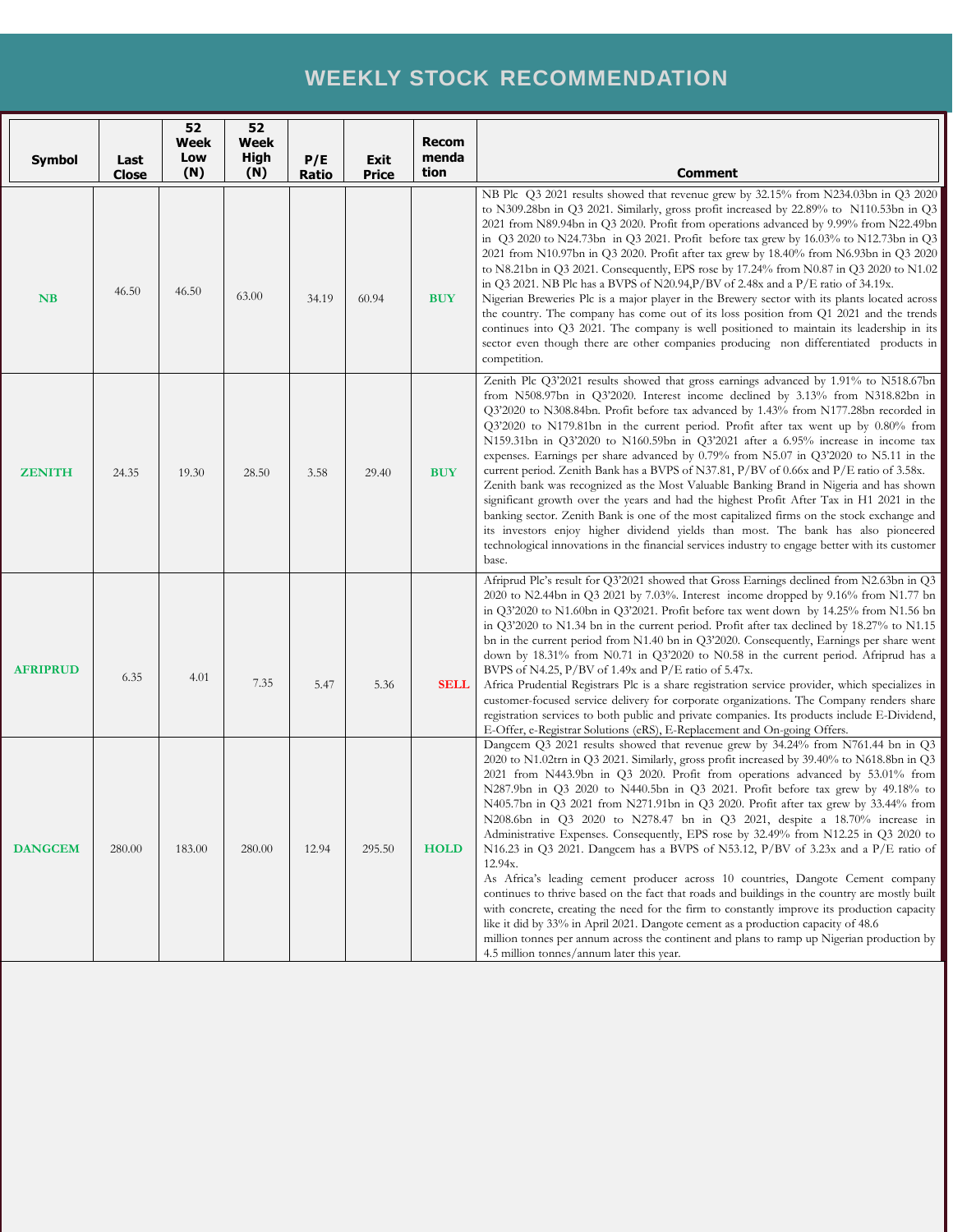| <b>FIDELITY</b> | 2.55   | 2.08  | 2.88   | 2.07  | 3.17   | <b>BUY</b>  | Fidelity Bank Q3 2021 results showed that interest income advanced by 3.73% from<br>N132.47 bn in Q3 2020 to N137.41 bn in the current period. Net interest income decreased<br>by 13.39% to N64.96bn in Q3 2021 from N75bn in Q3 2020; this is attributable to the<br>26.07% increase in interest expense. Profit before tax increased by 31.40% from N21.35bn<br>recorded in Q3 2020 to N28.05bn in the current period. The increase in profit before tax was<br>due to a 50.19% increase in fee and commission income and an 88.08% rise in Other<br>Operating Income. Profit after tax increased by 29.93% from N20.41bn in Q3 2020 to<br>N26.51bn in Q3 2021, despite a 63% surge in income tax expense. Earnings per share<br>increased by 31.43% from N0.70 in Q3 2020 to N0.92 in the current period. Fidelity Bank<br>has a BVPS of N9.76, P/BV of 0.26x and P/E ratio of 2.07x.<br>Fidelity Bank is clearly becoming a leader among Tier 2 Banks. The bank has continued to<br>sustain its impressive run of financial performance following the strong half year results<br>released. Fidelity Bank has over the years implemented a retail digital banking strategy and<br>that has continued to deliver, with the bank on course to achieving double digits growth.                                                            |
|-----------------|--------|-------|--------|-------|--------|-------------|---------------------------------------------------------------------------------------------------------------------------------------------------------------------------------------------------------------------------------------------------------------------------------------------------------------------------------------------------------------------------------------------------------------------------------------------------------------------------------------------------------------------------------------------------------------------------------------------------------------------------------------------------------------------------------------------------------------------------------------------------------------------------------------------------------------------------------------------------------------------------------------------------------------------------------------------------------------------------------------------------------------------------------------------------------------------------------------------------------------------------------------------------------------------------------------------------------------------------------------------------------------------------------------------------------------------------------------------|
| <b>UBA</b>      | 8.10   | 6.75  | 9.25   | 2.07  | 10.57  | <b>BUY</b>  | UBA Plc Q3 2021 result showed that Interest income advanced by 8.38% from N317bn in<br>Q3 2020 to N343bn in the current period. Net interest income increased by 23.25% to<br>N229bn in Q3 2021 from N186bn in Q3 2020. The increase in net interest income was<br>driven by the rise in interest income and a 12.75% drop in the interest expense. In a similar<br>tune, operating income increased by 16.28% from N282bn in Q3 2020 to N328bn in the<br>current period. Likewise, profit after tax advanced by 36.35% from N77 bn in Q3 2020 to<br>N104bn in Q3 2021 despite a 41.67% increase in tax expense. Consequently, earnings per<br>share went up by 36.11% from N2.16 in Q3 2020 to N2.94 in Q3 2021. UBA has a BVPS of<br>N23.34, P/BV of $0.35x$ and P/E ratio of 2.07x.<br>The bank remained well capitalized and determined to successfully drive financial inclusion o<br>the continent through its innovative products and vast network. Going forward in 2021, we<br>expect sustainability in the growth recorded as the economy begins to wear off the effect of<br>the pandemic and businesses begin to thrive through increased accessible credit as interest<br>rates are expected to normalize in the year.                                                                                                         |
| <b>OKOMUOIL</b> | 142.00 | 85.00 | 142.00 | 11.67 | 148.84 | <b>HOLD</b> | Okomu Oil Plc's result for Q3 2021 showed that revenue increased from N18.62bn in Q3<br>2020 to N31.05bn in Q3 2021 by 66.73%. Gross earnings also increased by 69.43% from<br>N16.46bn in Q3 2020 to N27.89bn in Q3 2021. Finance cost dropped by 75.32% from<br>N450.31 million in Q3 2020 to N111.14 million in Q3 2021. Profit before tax rose by<br>117.35% from N6.82bn in Q3 2020 to N14.82bn in the current period. Profit after tax<br>increased by 132.14% to N11.6bn in Q3 2021 from N4.99bn in Q3 2020. Consequently, EPS<br>increased by 132% from N5.24 in Q3 2020 to N12.16 in the current period. Okomu Plc has<br>a BVPS of N41.83, P/BV of 3.39x and P/E ratio of 11.67.<br>Okomu Oil Plc is an established company in the agriculture industry - a sector that has been<br>one of the major drivers of the Nigerian economy. Okomu Oil has been consistent with<br>positive quarterly earnings as well as dividend payments to its shareholders. The company<br>has announced the extension of their oil processing facilities after acquiring two new<br>processing mills with the capacity to produce 60 tonnes/hour of crude oil palm a day. This is<br>expected to reflect in their sales in the form of improved revenue for the company, a<br>welcome development as its competitor also enhances expansion plans. |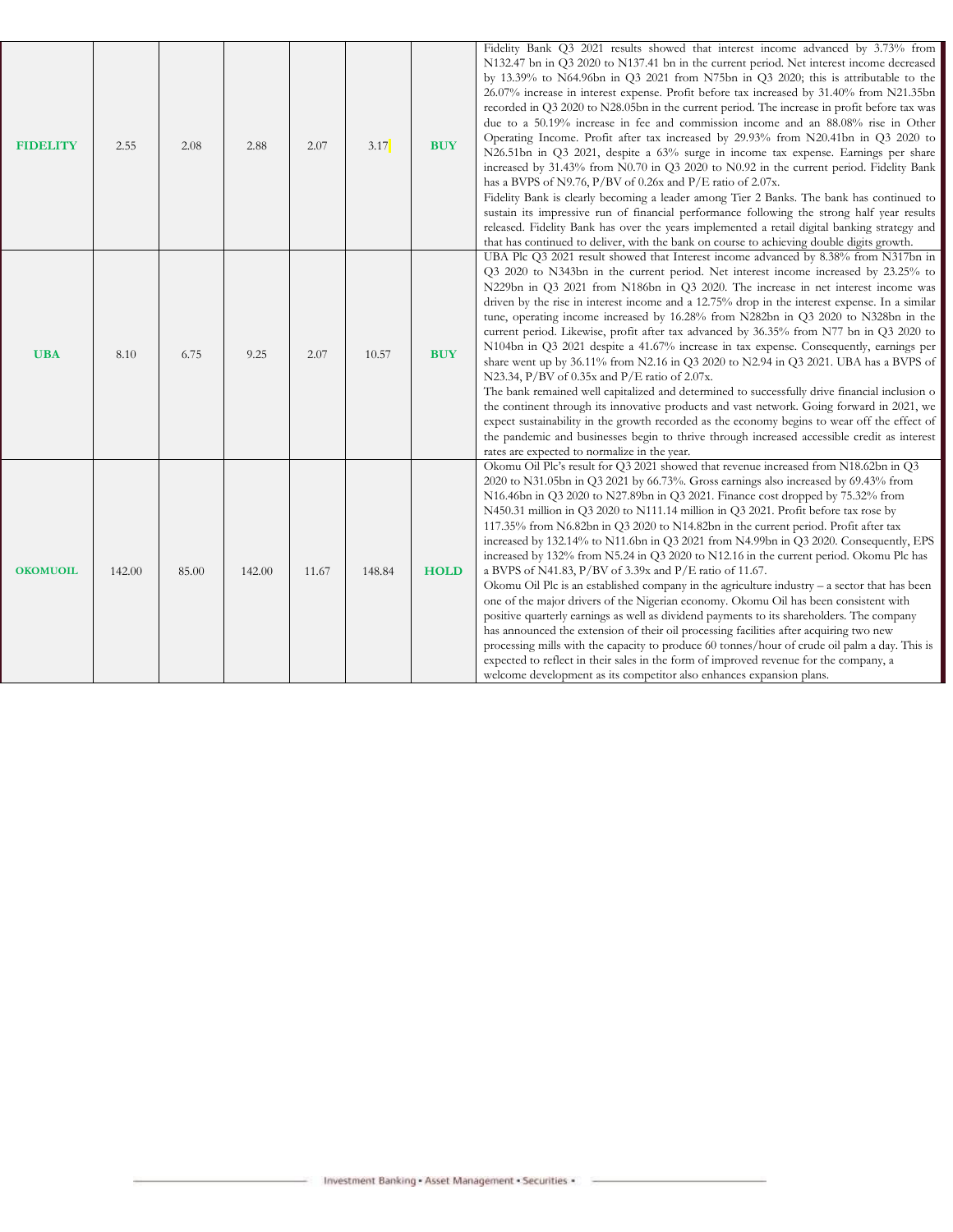| <b>EUROBONDS</b>          |              |               |              |                  |  |
|---------------------------|--------------|---------------|--------------|------------------|--|
| <b>SYMBOL</b>             | <b>PRICE</b> | <b>COUPON</b> | <b>YIELD</b> | <b>MATURITY</b>  |  |
| <b>FIDELITYBANK</b>       | 104.75       | 10.50%        | 4.84%        | <b>OCT 2022</b>  |  |
| <b>ZENITH BANK PLC II</b> | 102.81       | 7.38%         | 1.53%        | MAY 2022         |  |
| <b>UBA PLC</b>            | 102.27       | 7.75%         | 3.18%        | <b>JUNE 2022</b> |  |
|                           |              |               |              |                  |  |

# **MACRO ECONOMIC INDICATORS**

| <b>PARAMETER</b>              | <b>CURRENT</b> | <b>PREVIOUS</b> |  |
|-------------------------------|----------------|-----------------|--|
| GDP (%)                       | 4.03%          | 5.01%           |  |
| <b>NSE ASI (YTD)</b>          | 4.71%          | 7.54%           |  |
| <b>INFLATION (%)</b>          | 15.99          | 16.63           |  |
| <b>UNEMPLOYMENT (%)</b>       | 33.33          | 33.33           |  |
| <b>MPR (%)</b>                | 11.50          | 11.50           |  |
| <b>FX RESERVES (US \$ BN)</b> | 41.16          | 41.33           |  |
| <b>BRENT CRUDE (US \$)</b>    | 69.88          | 72.72           |  |
|                               |                |                 |  |

|              | <b>FIXED INCOME MARKET RATES</b> |                 |
|--------------|----------------------------------|-----------------|
| <b>TENOR</b> | <b>CURRENT</b>                   | <b>PREVIOUS</b> |

### **TREASURY BILLS RATES**

| <b>91-DAY</b>           | $3.00\% - 3.50\%$     | 3.00% - 3.50%     |  |
|-------------------------|-----------------------|-------------------|--|
| <b>182-DAY</b>          | 4.50% - 6.00%         | 4.50% - 5.00%     |  |
| 364-DAY                 | $7.00\% - 7.50\%$     | $6.50\% - 7.00\%$ |  |
|                         | <b>FGN BOND RATES</b> |                   |  |
| <b>5-YEAR FGN BOND</b>  | 12.62%                | 12.72%            |  |
| <b>10-YEAR FGN BOND</b> | 13.02%                | 13.36%            |  |

**The contents of this publication serve as a matter of information only and do not represent an advice to buy or sell stock. MBC Securities Limited does not bear liability for trading actions based on information contained in this publication. For further enquires please call +234-1-2708003-4, or E-mail us at [enquiries@mbcgroup.com.ng](mailto:enquiries@mbcgroup.com.ng) and [infor@mbcgroup.com.ng](mailto:infor@mbcgroup.com.ng)**

Investment Banking - Asset Management - Securities -